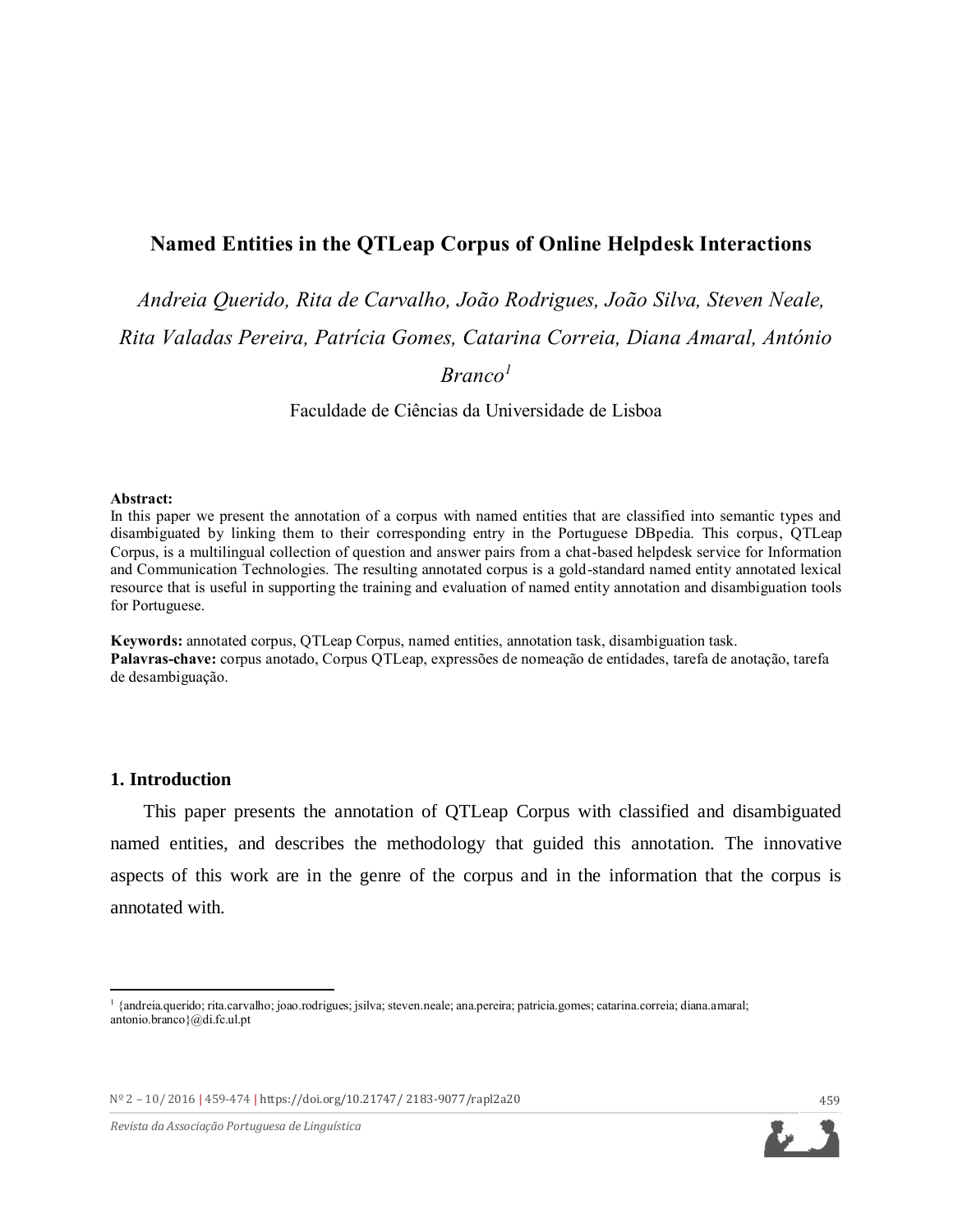The QTLeap Corpus (Del Gaudio *et al.*, 2015) consists of a collection of real interactions, carried out through a textual chat channel, between clients and professionals of a helpdesk service for Information and Communication Technologies (ICT). The corpus is multilingual and aligned, having been translated into seven other languages. The present paper addresses the named entity annotation of the Portuguese corpus.

The named entity annotation of QTLeap Corpus was done through two distinct and complementary tasks. The first task is manual named entity recognition and classification, or NERC, where named entities are marked and classified into specific semantic categories (like Organization, Time or Person). The second task is manual named entity disambiguation, or NED, in which the referent of each NE is disambiguated by linking the NE to the corresponding entry in the Portuguese DBpedia.

This dataset has the potential to present interesting features to study named entities, as will be shown ahead. It also contributes a gold-standard resource of classified and disambiguated named entities in Portuguese, that can support the development of NERC and NED tools for Portuguese either as dedicated training materials or as gold data for evaluating tools.

### **2. The QTLeap Corpus**

The QTLeap Corpus was created in the scope of the QTLeap project<sup>2</sup> – Quality Translation by Deep Language Engineering Approaches –, a project whose goal is to develop a novel methodology for automatic translation that makes use of deep linguistic analysis to improve translation quality. In the context of Machine Translation, named entities (NE) need a specific analysis since they often cause translation failures, for instance when translating a named entity as a common noun (Babych and Hartley, 2003).

The QTLeap Corpus can be categorized as belonging to the Information and Communication Technologies (ICT) domain and is composed of linguistic interactions between users and providers of an ICT helpdesk service. These interactions are provided by a Portuguese company, Higher Functions, that ensures technical support to its clients, helping them solve problems

 $\overline{a}$ 



<sup>2</sup> Mais informações em QTLeap: http://qtleap.eu

Nº 2 – 10/ 2016 **|** 459-474 **|** [https://doi.org/10.21747/ 2183-9077/rapl2](https://doi.org/10.21747/%202183-9077/rapl)a20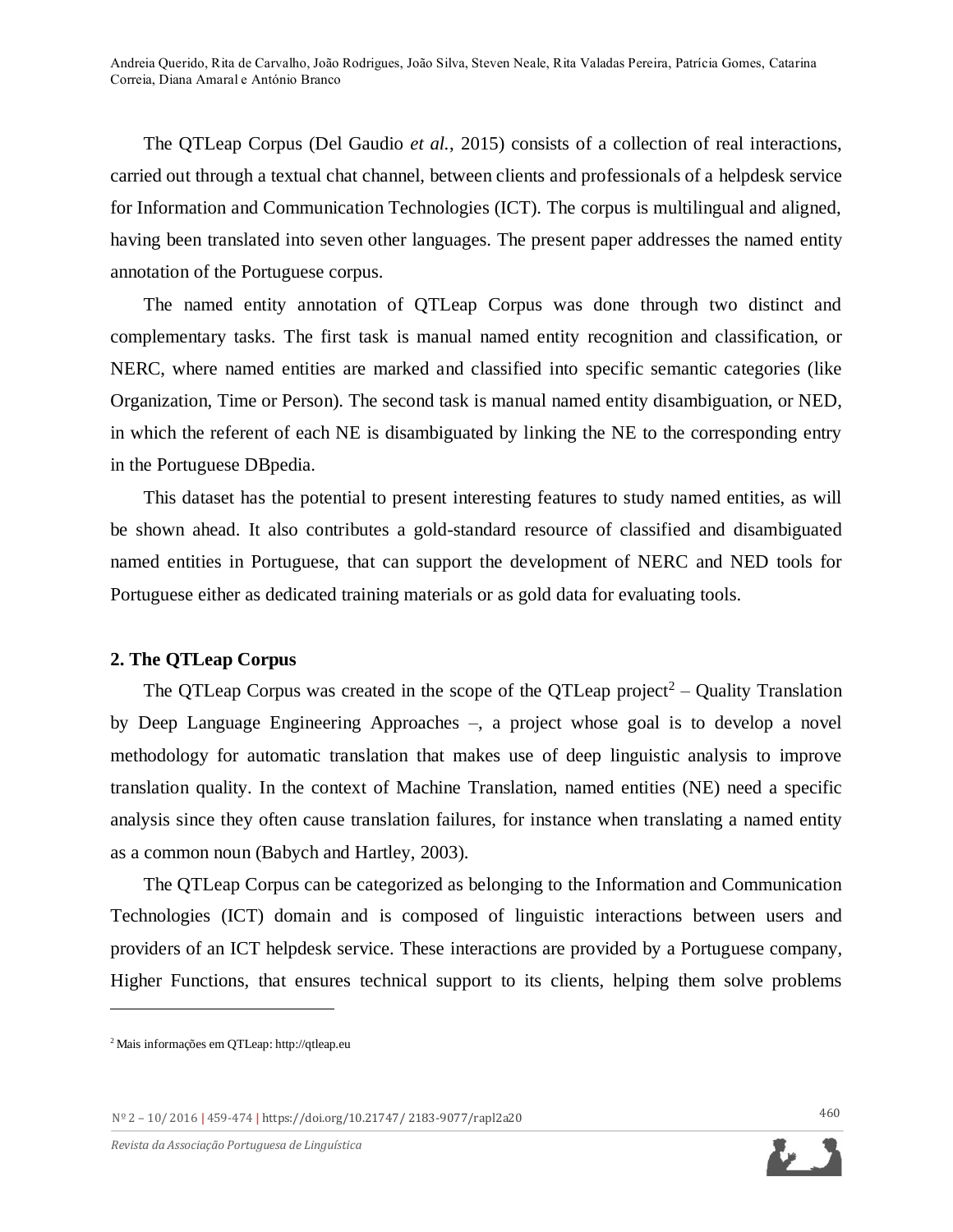related to software and hardware. These interactions are in the form of written questions made by users and the corresponding written answers provided by professionals working in the helpdesk. The corpus, originally in Portuguese, was translated into the seven languages of the partners involved in the QTLeap project, namely Spanish, Czech, German, English, Bulgarian, Basque and Dutch. As a result, QTLeap Corpus is also an aligned multilingual corpus. The corpus is a collection of 4 000 question-answer pairs which, in the Portuguese corpus, amount to 123 982 tokens. Currently, ¾ of the corpus has been annotated and disambiguated concerning named entities, for a total of 68 928 tokens over 3 000 question-answer pairs.

The annotation of this corpus is crucial to train and evaluate tools and components in the scope of the project. Besides that, it is also useful because it represents a domain and a genre that is seldom studied, even though ICT is a growing and dynamic area. To the best of our knowledge, there is no annotated corpus for Portuguese with these characteristics.

#### **3. Named entity recognition and classification task**

### **3.1 Methodology**

### **3.1.1 Annotation task**

The task of named entity recognition and classification (NERC) consists of identifying the NEs in the corpus. As the NEs are identified, they are also classified by assigning to each NE one of the ten pre-established semantic types, which are presented below.

To ensure a reliable linguistically interpreted dataset, manual annotation is done by two annotators working under a double-blind scheme followed by a phase of data curation where a third annotator adjudicates any mismatches between the two annotators. All the annotators have graduate or postgraduate education in Linguistics or similar fields.

The NEs were annotated with the semantic types presented in Barreto *et al*. (2006). The list of these semantic types, illustrated with examples taken from the corpus, may be found below:

#### Numbers (NUM)

(1) "No canto inferior direito do écran tem o símbolo do wireless (**5** traços) (...)"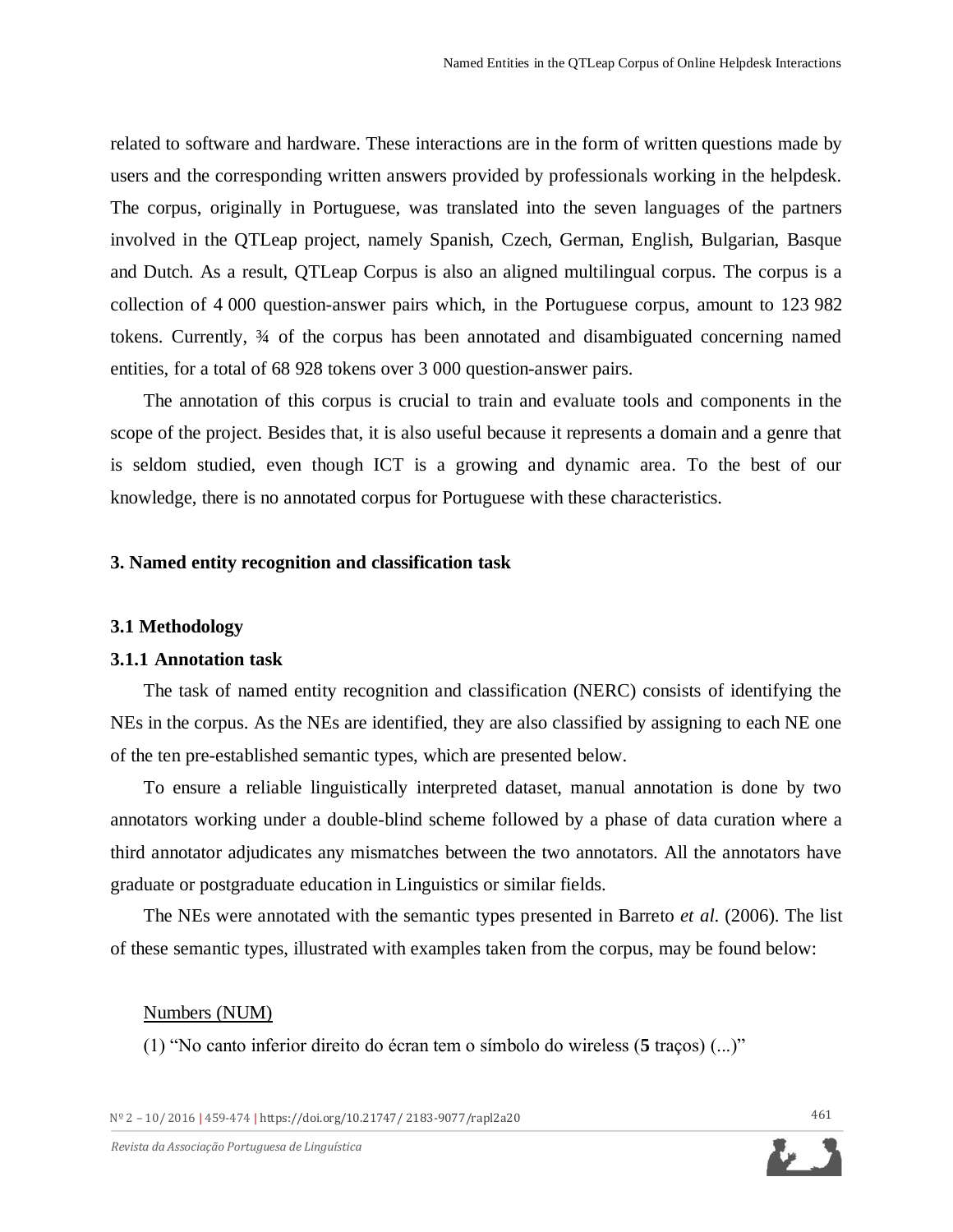"In the lower right corner of the screen it is the wireless symbol (**5** bars) (...)"

## Measure (MEA):

(2) "Desligue o router da corrente eléctrica e volte a ligar passados **30 segundos**." "Turn off the router of the electric power and turn on again, after **30 seconds**."

## Time (TIME):

(3) "Como se trata de uma versão bastante antiga (ano de **2001**) à partida não irá funcionar." "Given it is an old version (year of **2001**), it will probably not work."

# Addresses (ADR):

(4) "Tente verificar no site (**https://drive.google.pt**) se ele se encontra no separador Lixo." "Try checking in the site (**https://drive.google.pt**) if it is in Trash tab."

## Persons (PER):

No occurrences in the corpus.

## Organizations (ORG):

(5) "Utilize as mesmas credenciais de login na área de cliente **PT**." "Use the same login credentials in **PT** customer's area."

# Locations (LOC):

(6) "Porque é que não consigo abrir o facebook na **China**?" "Why cannot I open facebook in **China**?"

## Events (EVT):

No occurrences in the corpus.

# Works (WRK):

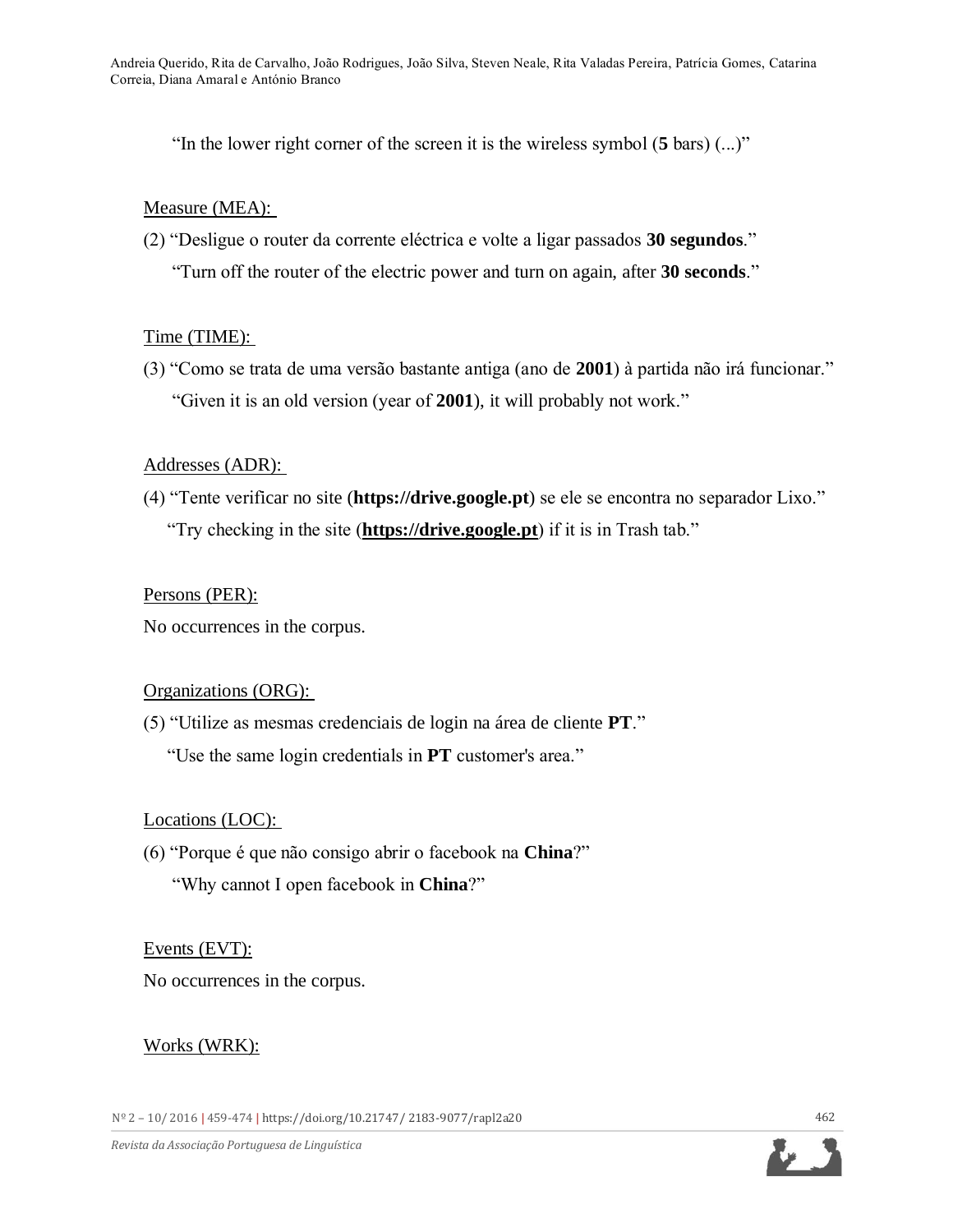No occurrences in the corpus.

### Miscellaneous (MSC):

(7) "Por exemplo o nome do ficheiro é **teste.txt.exe**"

"For example, the name of file is **teste.txt.exe**"

(8) "Um **ID Apple** é o seu nome de utilizador para todas as suas interacções com a Apple" "The **Apple ID** is your username for all your interactions with Apple"

After this first stage of annotation, we realized that we could not proceed without a more detailed set of semantic types for NEs as there was a high percentage (90.65%) of NEs that were placed in the category of Miscellaneous (see Figure 1), since, due to the specificity of the corpus, none of the other existing categories was suitable. Therefore, the corpus was re-annotated using a more fine-grained categorization and tagset.



Figure 1: Distribution of NEs (first stage)

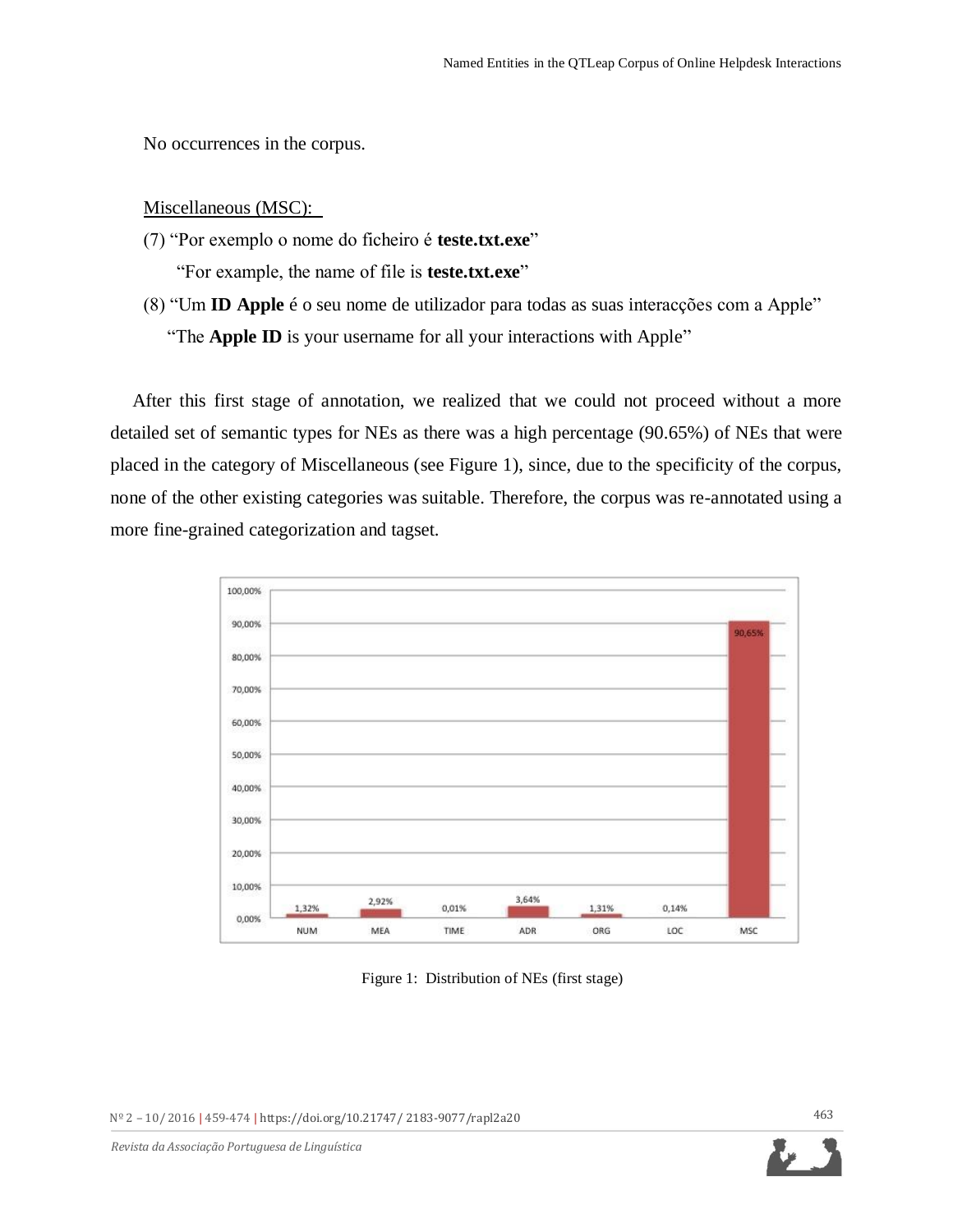According to the available data and the results, three new domain-specific semantic types were created. Below follows these semantic types with examples taken from the corpus:

Software and Services (SS):

(9) "Porque é que não consigo abrir o **facebook** na China?"

"Why cannot I open **facebook** in China?"

(10) "Como desligar o **Windows 7**"

"How to turn off **Windows 7**"

Commands (CMD):

(11) "No menu inserir seleccione **Imagem**"

"In the menu insert select **Image**"

(12) "Clique na tecla **F5**"

"Press the **F5** key"

## Hardware (HDW):

(13) "Acabo de comprar um novo **HP Probook** e costumo colocá-lo no meu colo"

"I just bought a new **HP Probook** and I usually put it in my lap"

(14) "O **Ipad** não liga."

"The **Ipad** does not turn on."

The distribution of NEs after re-annotation with a set of semantic types that includes these three new categories will be presented in Section 3.3.

# **3.1.2 Annotation tool**

WebAnno is a general-purpose web-based annotation system (Yiman *et al.*, 2014). Despite being under development, it is quite stable and already possesses a set of features that are useful for the annotation we need to carry out: WebAnno allows us to create an annotation project and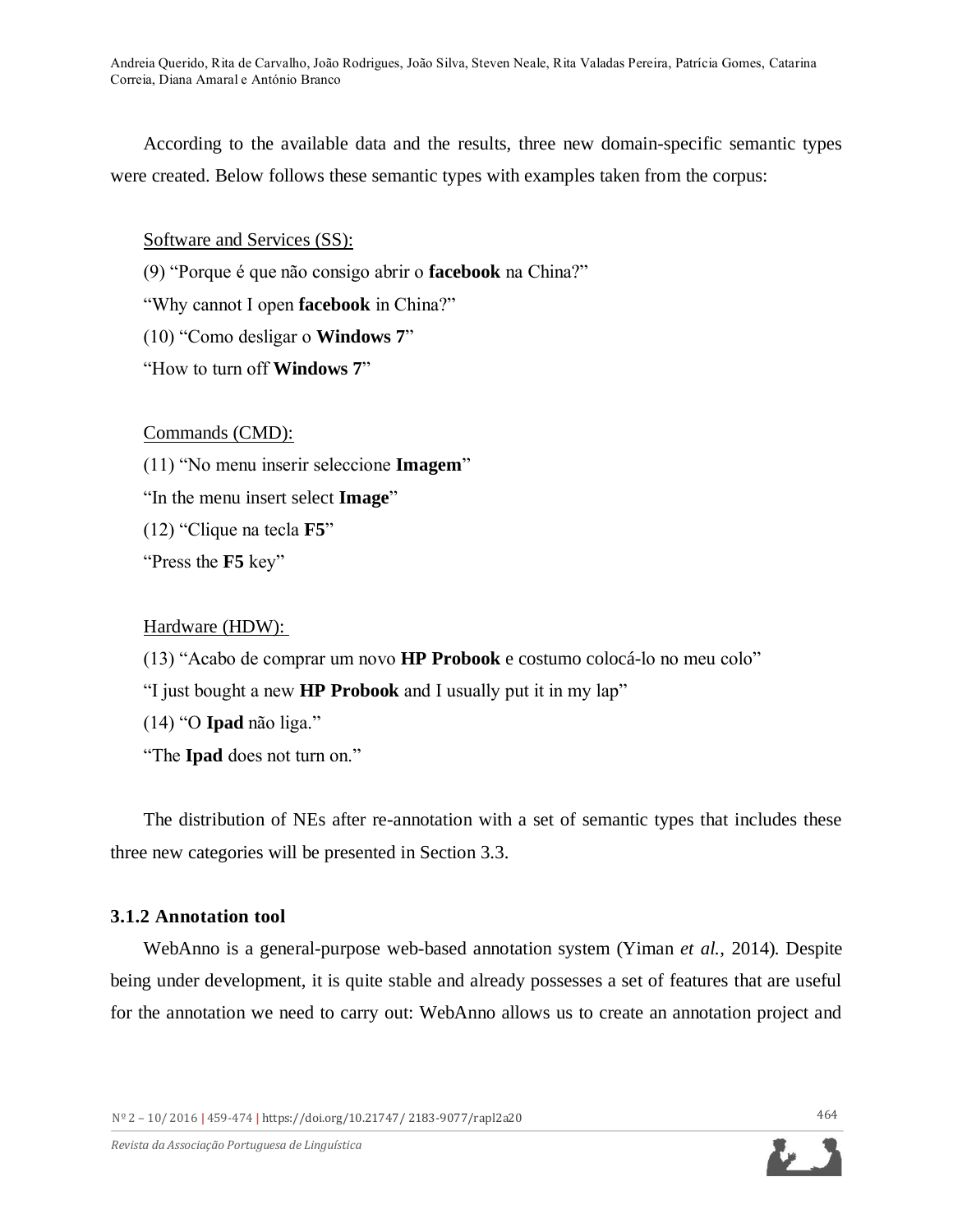fully customize it by specifying each annotation layer in terms of its set of valid tags and type. In this case, one annotation layer was created with a set of tags that comprises each type of NE.

WebAnno allows us to import files in plain text format (txt) and to export the annotated text in several formats (plain text, binary format, XMI format, WebAnno TSV format and Weblicht TCF format).

The annotation process itself is supported by a user-friendly and intuitive interface that allows editing a tag by clicking on it and connecting discontinuous NEs by dragging an arc between them. Being web-based, WebAnno runs directly in the browser, which means that is not necessary to install any specific software on the computers used by the annotators and that all annotated files are automatically stored in the server. This is coupled with a project management feature that allows for the administrator of a project to distribute the files to be annotated among the annotators, and a curation feature that automatically finds mismatches between annotators.

### **3.2 Challenges**

 $\overline{a}$ 

Identifying NE semantic types requires a special attention to the context, hence "although they are individualizing labels, proper nouns, in general, are not unique tags that can only be applied to one single entity in the world" (Paiva Raposo & Bacelar do Nascimento, 2013)<sup>3</sup>. That is, the information that the context gives us is crucial for the identification of the referent of each NE (*idem, ibidem*).

The fact that the annotation was done sentence by sentence, in groups of documents in which questions and answers were separated, was, undoubtedly, one of the major annotation challenges since the annotator only had access to the immediate context, i.e., only the question or the answer in which the NE occurs and not the complete question-answer pair. Because of this, the classification of some NEs was sometimes difficult. When in doubt, these NEs were always marked as "MSC".

<sup>3</sup> Our translation of "embora sejam etiquetas individualizadoras, os nomes próprios, em geral, não são etiquetas únicas que se apliquem a uma só entidade do mundo" (Paiva Raposo & Bacelar do Nascimento, 2013: 996).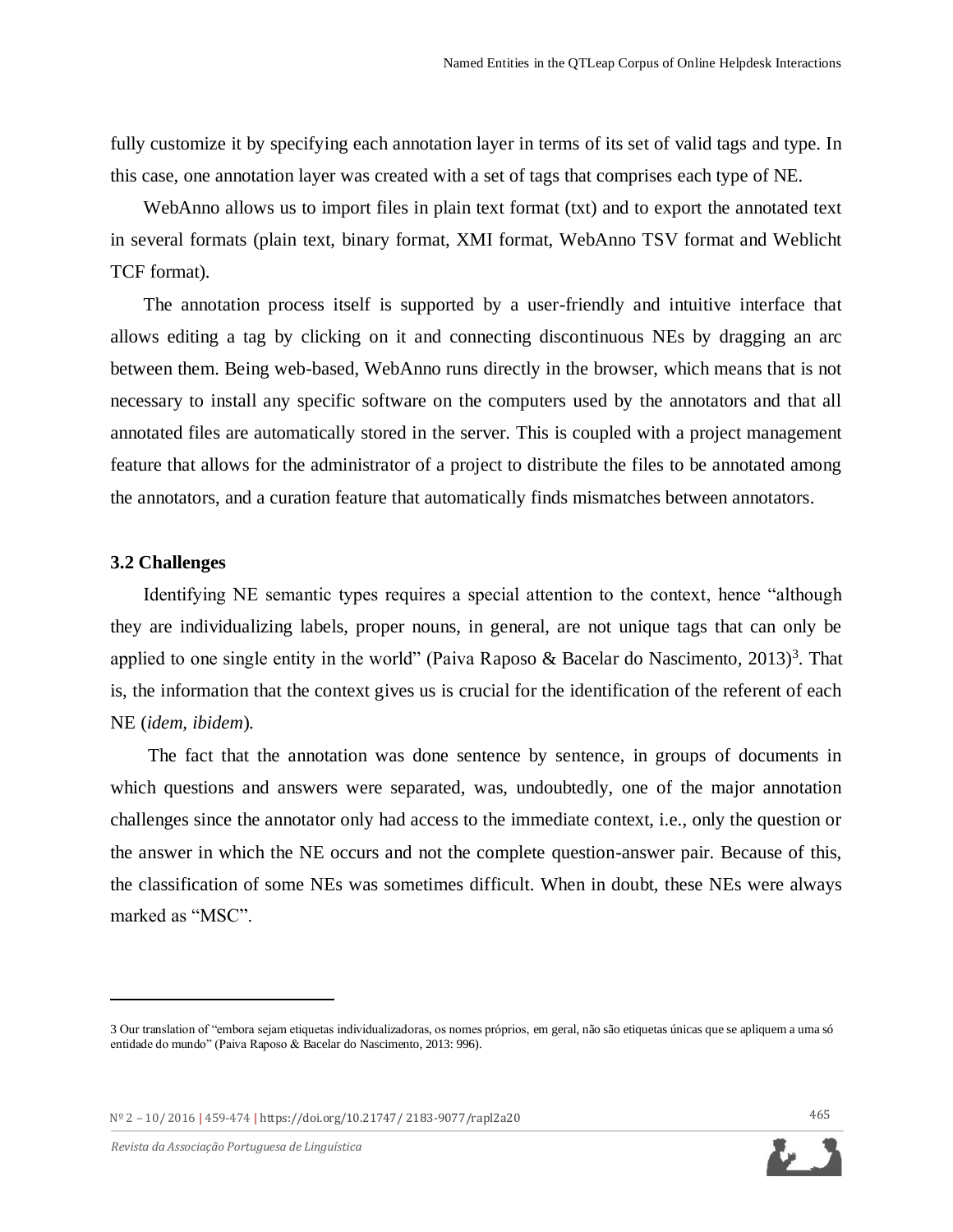More so than the limited context that the annotator could access, the annotation of such a domain-specific text raised questions that can only be overcome by a very specific knowledge of the world. Recurrently, to be able to determine the semantic type of a NE, or, even before that, to be able to identify whether an expression was a NE, knowledge of the ICT domain was essential to understand the meaning of the expression in that particular context.

For example, in a sentence like the one presented below (15), the word *antivírus* (antivirus), that in the majority of the contexts would be a common noun, here refers to the name of a menu option, and, because of that, it was identified as a NE of the type CMD – despite the word not beginning with a capital letter (see the capitalization issue ahead).

(15) "Clique onde diz **antivírus**."

"Click where it says **antivirus**."

In example (16), the expression *Preto e Branco* (Black and White), that in another context could be a multiword expression, in this context again refers to the name of a menu option, and that is why it was also considered a NE of the type CMD.

(16) "Sim, faça a pesquisa depois vá até **Ferramentas de pesquisa** no separador **Cor** e escolha **Preto e Branco**"

"Yes, do the research and then go to **Research tools** in the tab **Color** and chose **Black and White**."

Another challenge arises from the fact that this annotation task was built on texts written by users and operators of an ICT support helpline, a corpus that is a set of spontaneous productions, without any kind of revision or adaptation. These texts are written in an informal style, since the goal is only to convey a message as fast and directly as possible. As such, it is common to find spelling errors, disrespect of capitalization rules, lack of punctuation or accentuation, among other problems that can be an obstacle to the annotation (as they are general obstacles to the comprehension of a text).

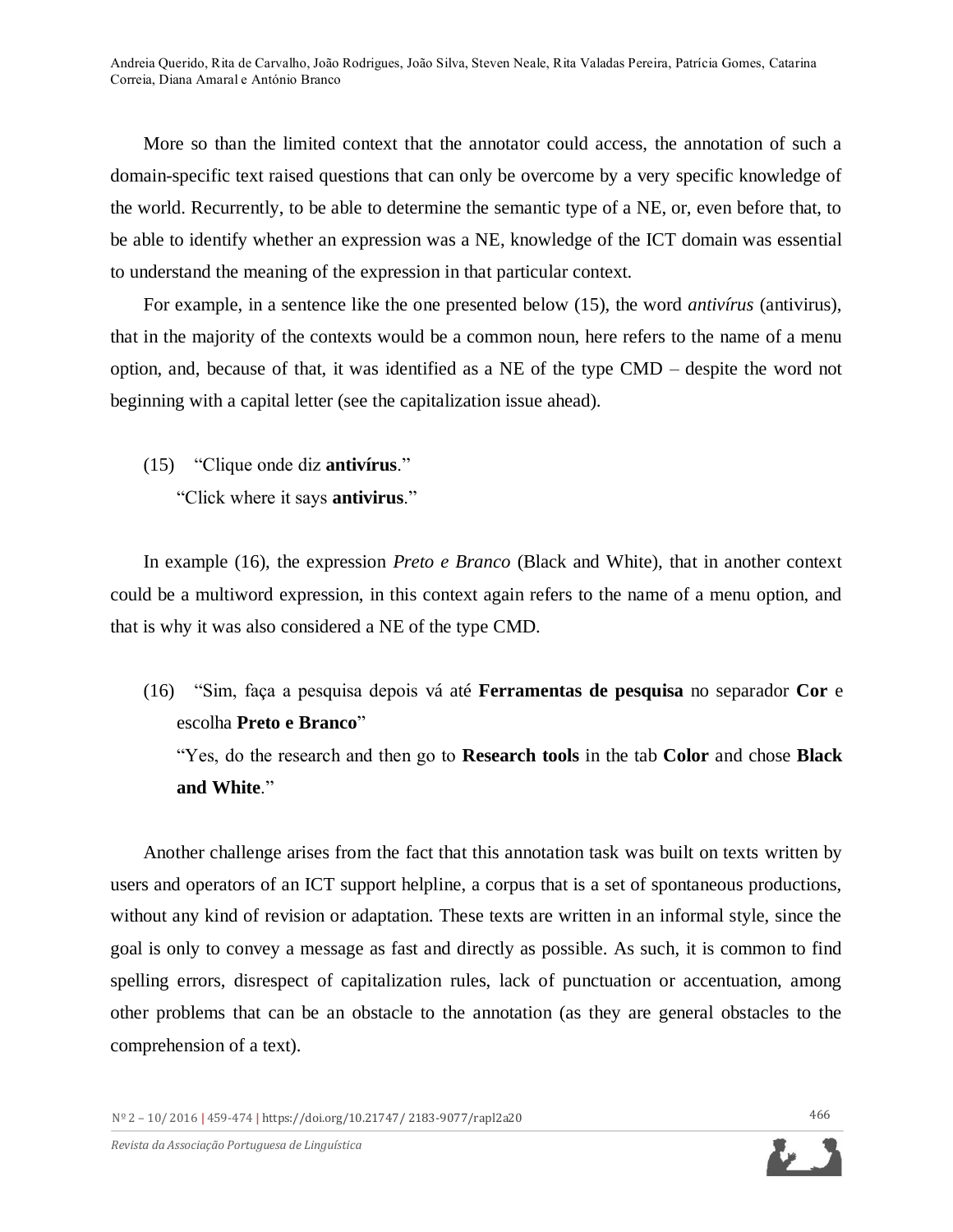Regarding NEs in particular, the capitalization issue becomes particularly relevant. In Portuguese "proper names are conventionally spelled with an initial capital letter" (*idem, ibidem*<sup>4</sup>, a rule that is constantly overlooked in this corpus, not only by helpline users, but also by the operators who answer the questions (see example (15), taken from the part of the corpus that contains the answers). Thus, the NE identification cannot rely in the use (or not) of capital letters – the context, once again, becomes central to the annotator.

### **3.3 Results**

In the NERC task, 9 477 NEs were found, which cover 16 002 (23%) of the 68 928 tokens in the already annotated portion of corpus. Given that, as has been mentioned before, the corpus is composed of question-answer pairs – meaning that the number of questions is the same as the number of answers –, we looked at the data and we created two groups: the set of all the questions on one hand, and the set of all the answers on the other hand. In Table 1 we can find the results.

|           | Total of tokens | Total of NEs | Tokens marked as<br><b>NEs</b> |
|-----------|-----------------|--------------|--------------------------------|
| Questions | 31 161          | 3 2 5 3      | 4 904 (16%)                    |
| Answers   | 59 707          | 6 2 2 4      | 11 098 (19%)                   |

Table 1: Constitution of the annotated corpus

Results show that in the set of answers the NEs number is higher as well as the number of tokens marked as NEs. Since there are 3 000 annotated question-answer pairs, and taking into

Nº 2 – 10/ 2016 **|** 459-474 **|** [https://doi.org/10.21747/ 2183-9077/rapl2](https://doi.org/10.21747/%202183-9077/rapl)a20

<sup>4</sup> Our translation of "os nomes próprios são convencionalmente grafados com letra maiúscula inicial" (*idem, ibidem*: 1009).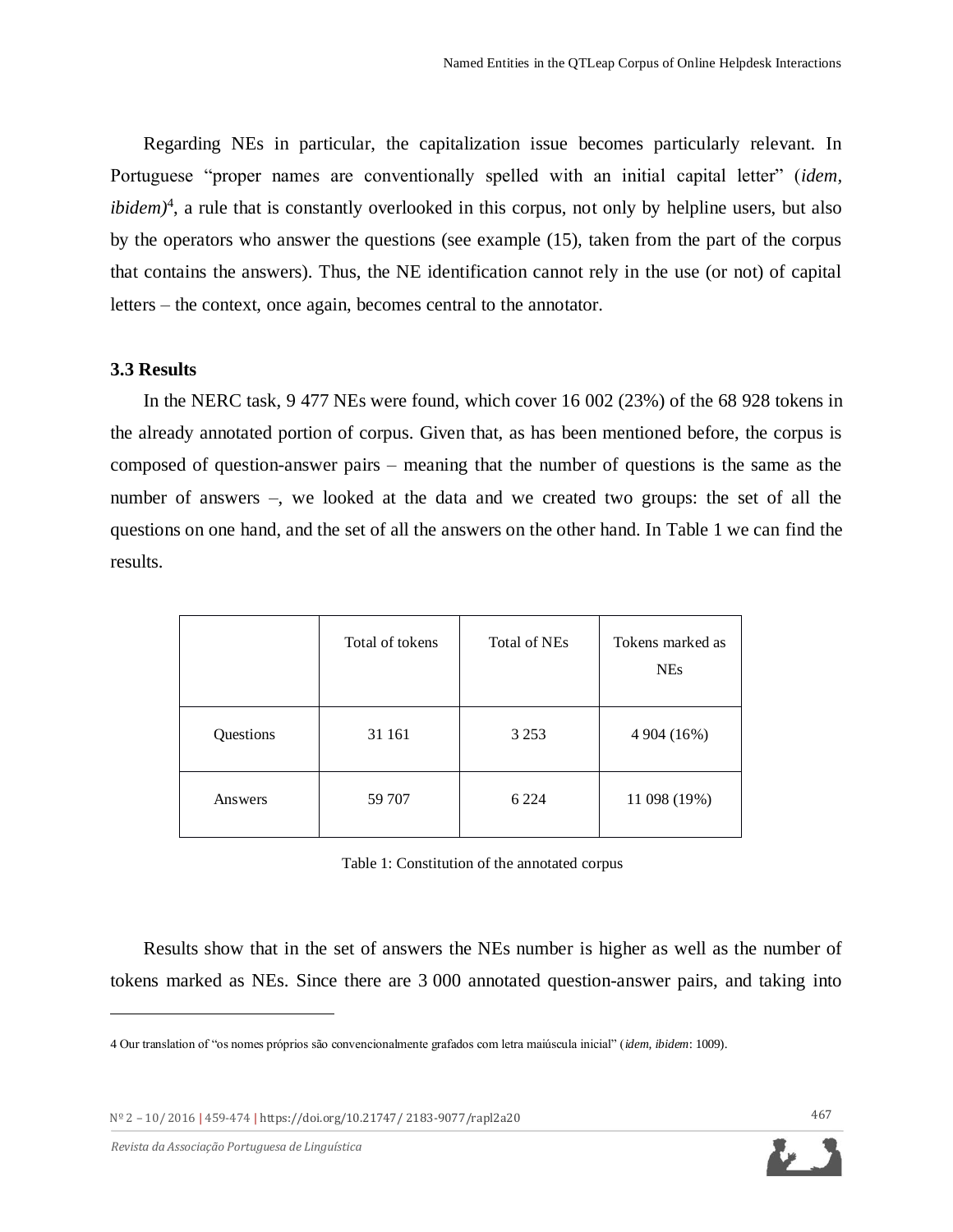account the number of NEs in each set, we can conclude that almost every questions and answers have at least one NE.

This number highlights the necessity of a specific treatment of NEs, so that this corpus can be used to develop natural language processing tools. As Figure 2 shows, the majority of NEs are tagged with the three labels added to the tagset (which correspond to the three semantic types more related to the ICT domain), lending support to our initial motivations for creating NE semantic types that are specific to the domain of the corpus.

We can conclude that the corpus specificity leads us to the necessity of an adapted and detailed annotation (i.e. leads us to a corpus-driven approach), because only then is it possible to perceive which NEs types can be found in it. The survey of the most common NEs categories in the corpus is an asset to its utilization and analysis, within the QTLeap Project and in the development of tools which support machine translation in particular and natural language processing in general.



Figure 2: NEs distribution by type (second phase)

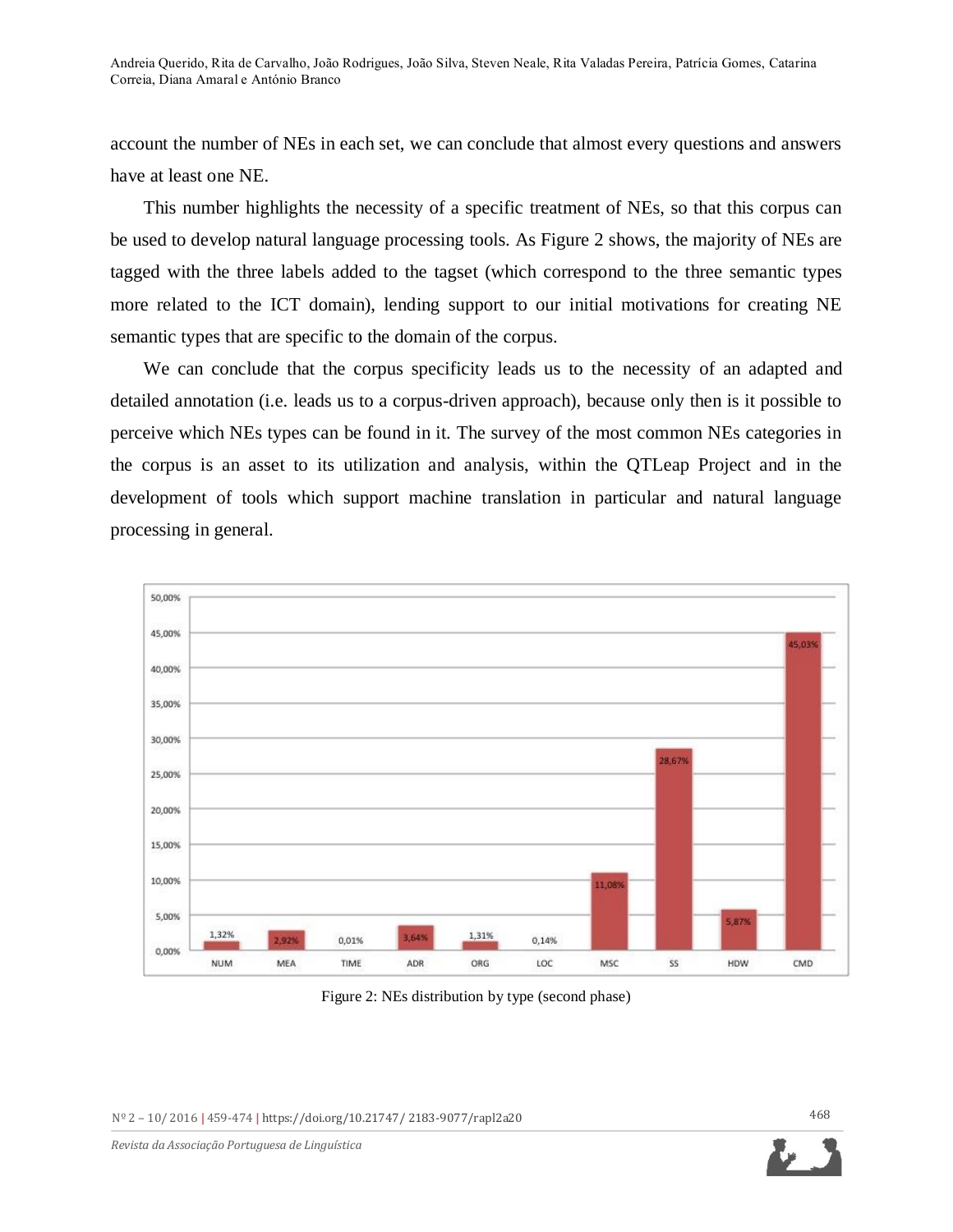## **4. Named Entities Disambiguation task**

### **4.1 Methodology**

## **4.1.1 Annotation Task**

After completing the first annotation task, NERC, which involved marking each NE and annotating it with its semantic type, a second task was carried out in which each NE is disambiguated by identifying the entity that it designates. This task is called Named Entity Disambiguation (NED) and consists of associating each NE to an entry in the Portuguese DBpedia (Lehmann *et al*., 2015). DBpedia is a database obtained from the structured information in Wikipedia. Since each entry in DBpedia corresponds to a Wikipedia page and, since different entities have different pages, linking a NE to the DBpedia entry of its referent effectively disambiguates that NE. We use DBpedia version 3.9, generated from Wikipedia dumps in late March and early April of 2013.

To facilitate the task of the human annotator, before the manual disambiguation task, a preannotation script was used to automatically assign a tentative DBpedia entry to each NE being disambiguated. The annotators then had to verify whether the automatic disambiguation was correct and, if found to be wrong, choose the right DBpedia entry for the NE at stake. Throughout the task, the annotators had to take into account the NE semantic type assigned during the NERC task and the discourse context in which the entity occurs. Frequently, the same word can be associated to different entries from DBpedia, depending on the specific semantic type of the entity – for example, the word "Google" with the type ORG (organization) should be connected to the DBpedia page of the Google Company, while the same word with the type SS (software and services) should be connected to the DBpedia page about Google's search engine. For this NED task, the corpus was split into disjoint sets and each set was assigned to a single annotator. In future, we intend to repeat the annotations in each set, with a different annotator, and introduce the process of inter-annotator agreement and adjudication, so that the reliability of the resource can be quantified.

For the NED task, only the semantic types EVT, LOC, ORG, PER, WRK, MSC, SS and HDW were considered because, for the remaining types (NUM, MEA, TIME, ADR, CMD), we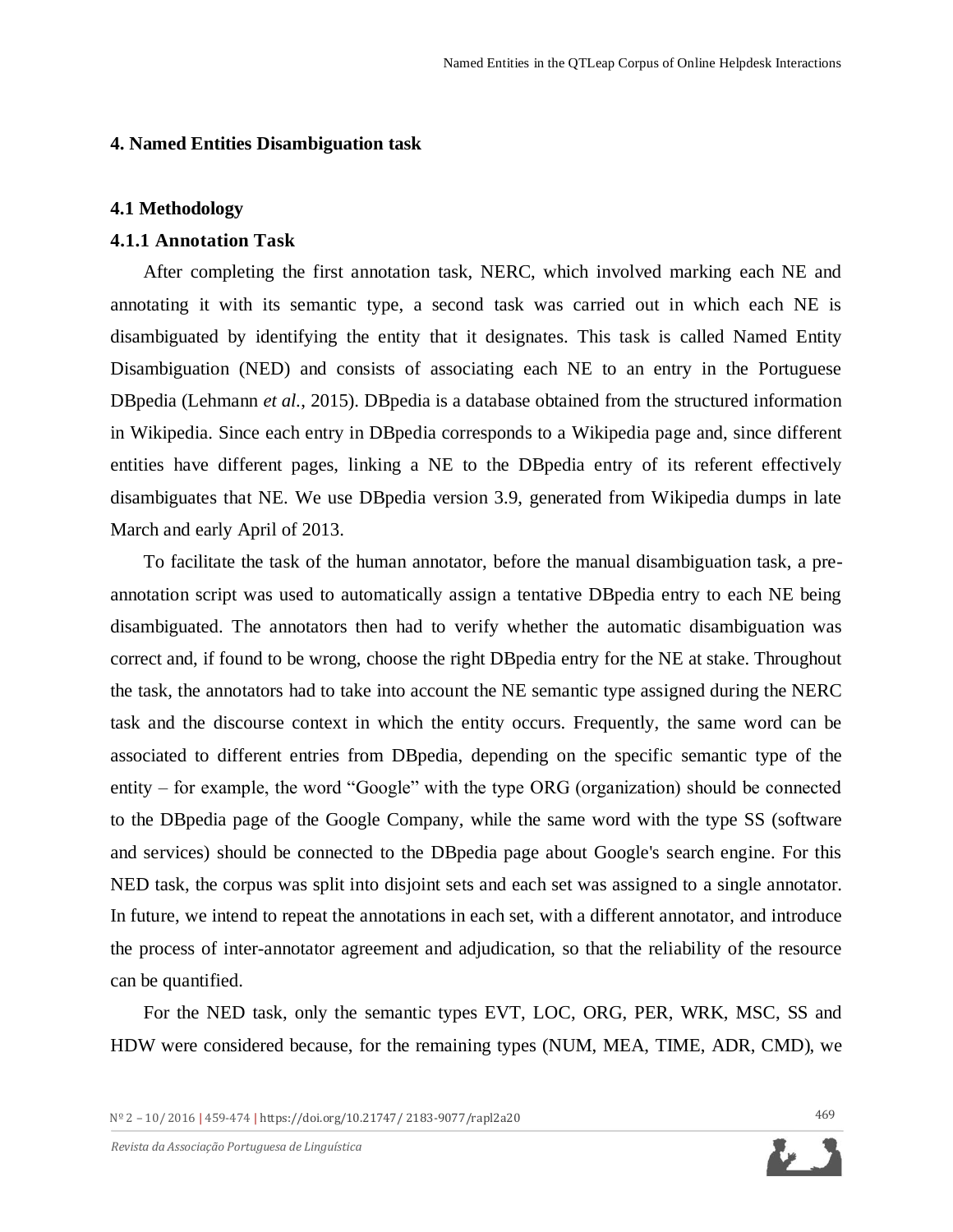hardly find an entry in DBpedia that can be considered to be the referent of those entities. From the 9 477 NEs found during the NERC task, 3 903 were disambiguated.

## **4.1.2 Annotation tool**

The NED task was carried out by using the brat annotation tool (Stenetorp et al., 2012a). Like WebAnno, brat is also a web-based annotation tool that can be used through a browser, making its use very intuitive and simple. The brat tool was selected for this task due to its support for entity normalization (Stenetorp et al., 2012b), that is, the linking of any annotated item to an external resource – in our case, this allows linking any identified NE to its correspondent entry in DBpedia.

## **4.2 Challenges**

Named Entity Disambiguation is a task that raises some problems. One of the main challenges is the linking of specific or abstract entities to a Portuguese DBpedia entry.

We have adopted an annotation approach according to which the annotator, when dealing with an ambiguous or unspecific NE, must link it to the DB pedia entry containing the most useful information for the denotation of the entity expressed by that NE. This was specially relevant in the cases of NEs that denote an entity with very specific characteristics, such as the version of a software product or the model of a piece of hardware, whose specific DBpedia entry often did not exist at all. An example of this is the NE "Acer Aspire p503m", denoting a specific computer model, which was disambiguated by linking it to the DBpedia entry corresponding to the family of models "Acer Aspire" computers, since the Portuguese DBpedia does not include any entry for the specific computer model.<sup>5</sup> The same approach was taken for the NE "Excel 2013", for example, which was disambiguated through its connection to the "Microsoft Excel" entry, presenting a more general version of this software (that is, its hypernym), instead of the specific 2013 version, which is not present in the Portuguese DBpedia.

 $\overline{a}$ 



<sup>5</sup> If the DBpedia entry for the "Acer Aspire" family of models had not existed, the annotator would next try to link to the entry for "Acer" computers in general.

Nº 2 – 10/ 2016 **|** 459-474 **|** [https://doi.org/10.21747/ 2183-9077/rapl2](https://doi.org/10.21747/%202183-9077/rapl)a20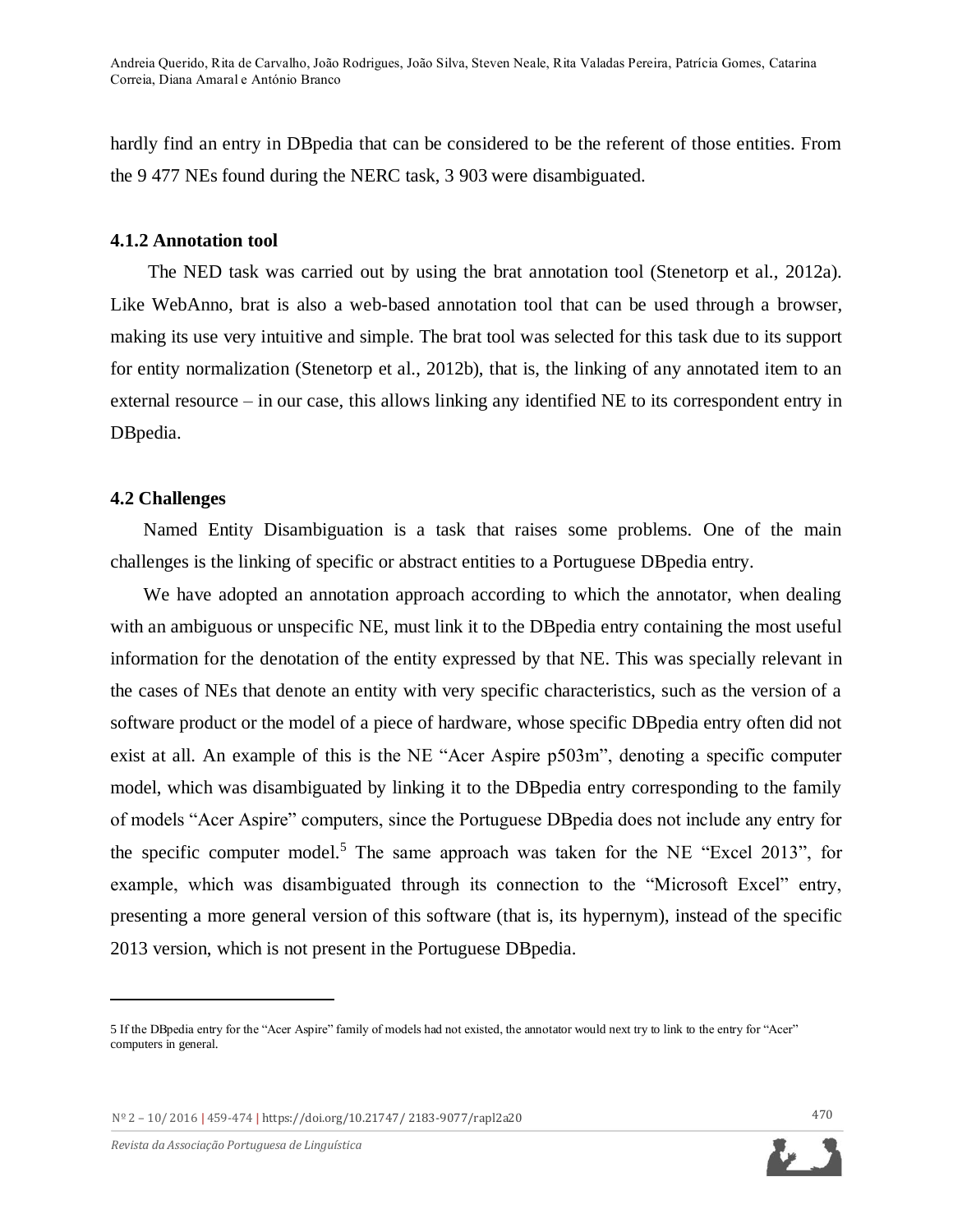The lack of Portuguese DBpedia entries for certain NEs was one of the biggest challenges during the NED task. Note, for example, the illustrative cases of the NEs tagged as CMD, such as "F5" (the key) or "History" (a menu item), which do not have entries in that database. As explained above, we chose not to take into account the NEs belonging to certain semantic classes, like the ones with this tag CMD, since there are no possible DBpedia entries for them.

This being said, in order to highlight those cases of incomplete or problematic annotation, a set of annotator comments was established. These comments can be added to a NE to describe the type of problem that caused the impossibility of annotation, for a future re-annotation of this corpus to be facilitated. These comments include:

- "Not found *page ID*", when the entity was not found in the Portuguese DBpedia but the annotator found it in the Portuguese Wikipedia. Note that this can happen because the version of DBpedia being used was generated in 2013, and many pages have been added to Wikipedia since. Adding the Wikipedia page ID to the comment of that NE will allow to automatically disambiguate it when, in the future, the version of DBpedia in use is upgraded.
- "Not found", for cases when no referent to the entity is found in DBpedia or Wikipedia.
- "Not found EN", when there is no entry in the Portuguese DBpedia or Portuguese Wikipedia, but there is an entry in the English Wikipedia.
- "Typo", when the entity contains a spelling or segmentation error but its referent can still be recognized and therefore disambiguated.
- "Bad NERC", when the entity is wrongly classified or has a spelling mistake, and its referent cannot be identified by the annotator.

Another issue is contingent on the use of brat for this task. Searching the disambiguation database usually returns a very large number of DBpedia entries. For example, if the annotator wants to disambiguate the named entity "Google", brat collects, from DB pedia, all entries whose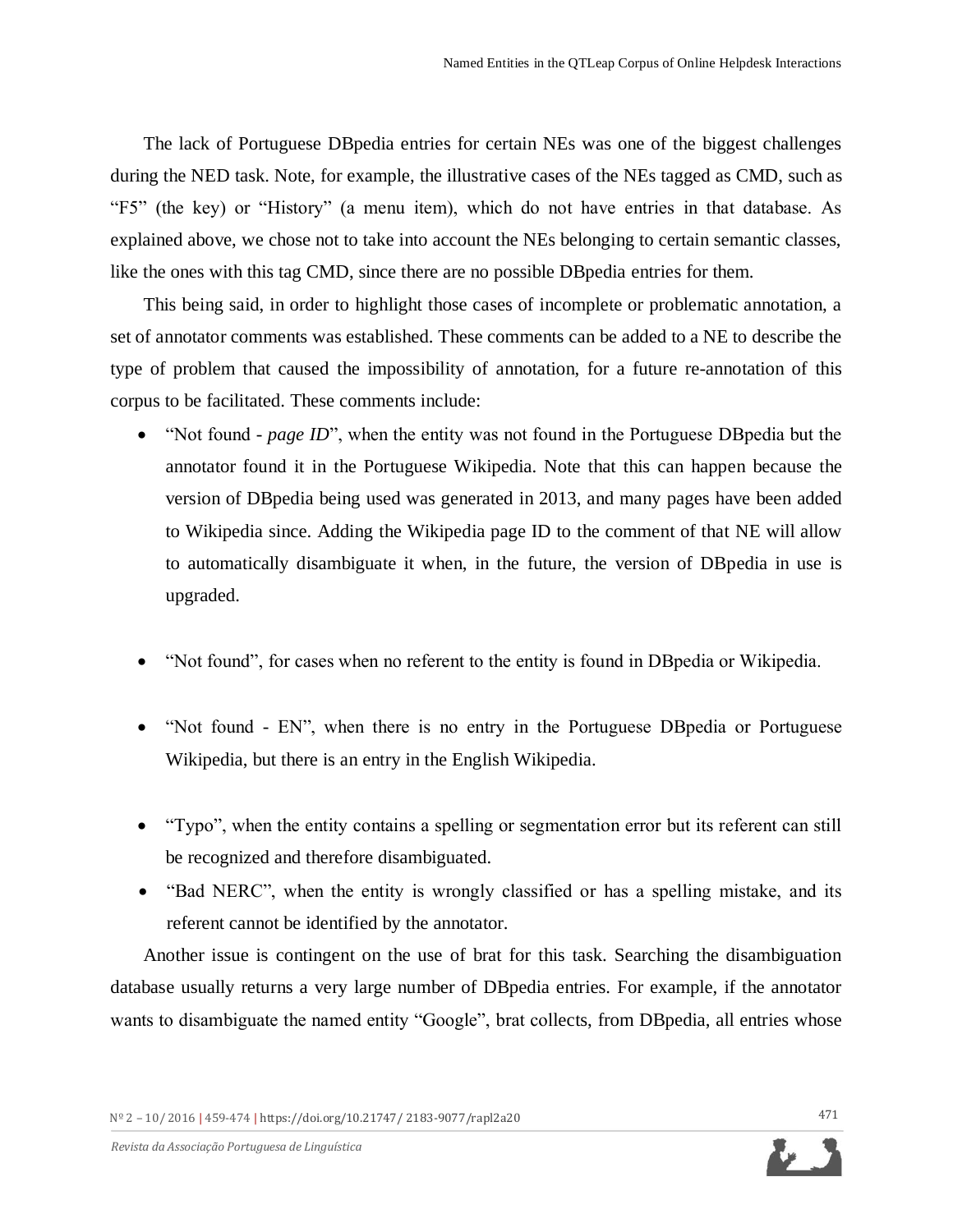title contains the word "google", such as "Google Earth", "Google Maps" and "Google", and it provides all of them as disambiguation options, in a list with no specific order. This way, the human annotator has access to a large number of possible DBpedia entries for the NE being disambiguated. However, since those entries are not sorted, either alphabetically or by the ID of the entry, the choice of the right entry becomes harder. To solve this problem, the annotator must sometimes search manually on the Wikipedia site, find the page for the NE referent, find the ID of that page and insert it manually into a field brat provides for the page ID, thus enabling the correspondence between that ID and the matching DBpedia entry. We find that it would be far more efficient for this task either to trim the number of entries returned by brat or at the very least sort them by ID, in order to facilitate easier search for particular named entities and easier association of a named entity to some DBpedia entry.

#### **4.3 Results**

Out of the 3 903 NEs chosen for disambiguation in the NED task, 3 345 (86%) were disambiguated. From the 558 NEs that were not possible to disambiguate, 282 were not found in DBpedia or in Wikipedia, and 197 were registered as existing in the Portuguese Wikipedia, but not in the Portuguese DBpedia database (and so they were not disambiguated too). Regarding these latter cases, we can say that their disambiguation is pending, but can be done automatically as soon as future releases DBpedia come to include these entries.

#### **5. Final remarks**

In this paper we presented the named entity annotation of QTLeap Corpus. The main goal was the creation of an annotated corpus with lexical and semantic information on named entities by marking, classifying and disambiguating named entities found in the text.

Firstly, we presented the manual named entities recognition and classification task (NERC), that consist in recognizing the named entities in the corpus and in tagging them with one of 13 semantic types (NUM; MEA; TIME; ADR; PER; ORG; LOC; EVT; WRK; MSC; CMD; SS; HDW). The majority of the named entities (79.57%) are classified with one of the three new tags that were created specifically for this corpus (CMD; SS; HDW).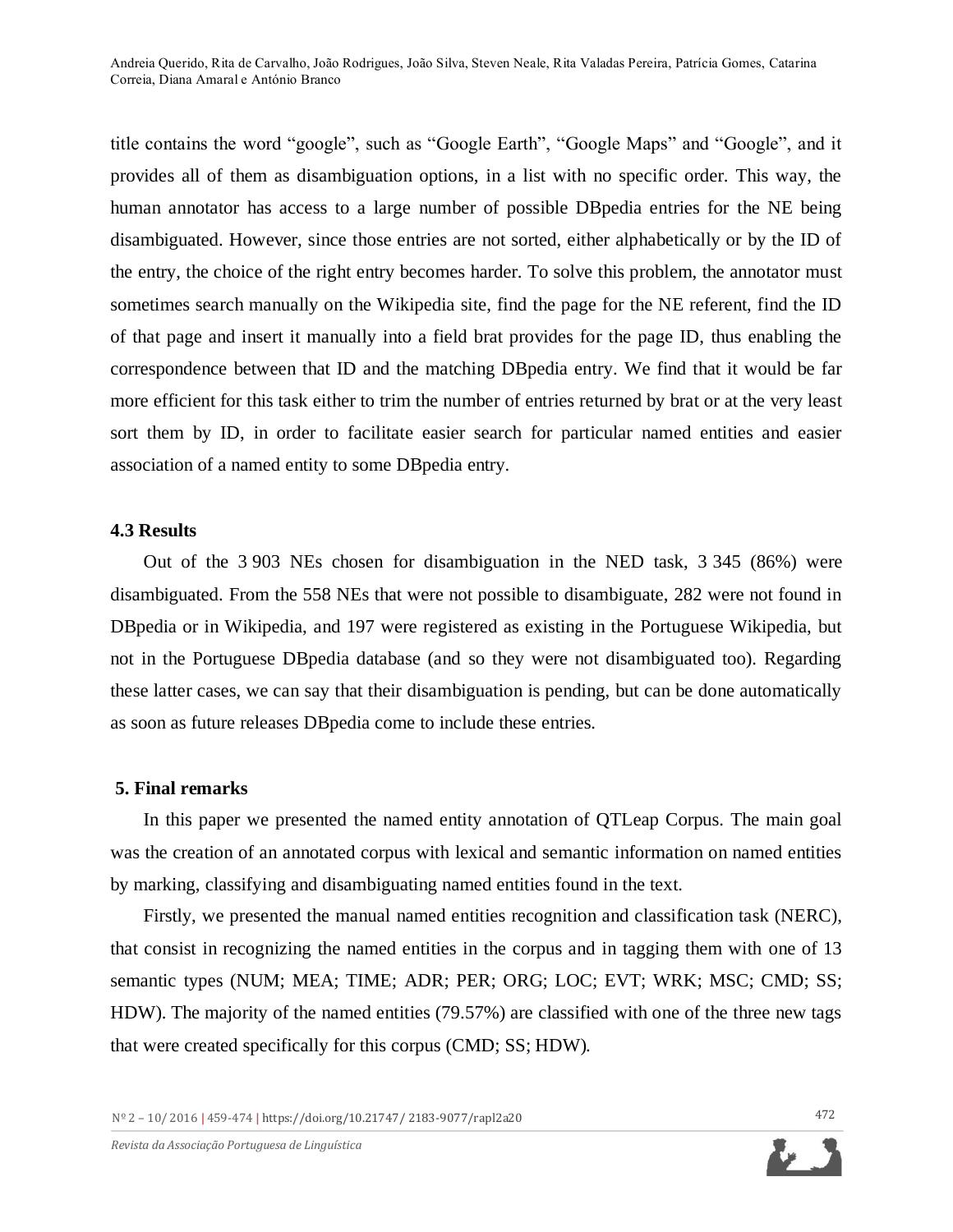Afterwards, we described the manual named entities disambiguation task (NED), in which we disambiguate entities by linking them to the corresponding entry in the Portuguese DBpedia. Approximately 86% of the named entities found in QTLeap corpus were disambiguated.

The main contribution of this work is a corpus of annotated and disambiguated named entities in a specific domain and genre, which can be used as a resource in the tasks of NERC (Named Entity Recognition and Classification), NER (Named Entity Recognition) or NED (Named Entity Disambiguation) of Portuguese. Given that the corpus is multilingual and aligned, this corpus can be the first step in the creation of a domain specific multilingual aligned lexicon, which is a valuable resource for the improvement of machine translation tools.

### **Acknowledgments**

This work was partly funded by the Portuguese Foundation for Science and Technology through the Portuguese project DP4LT (PTDC/EEI-SII/1940/2012), by the European Commission through project QTLeap (EC/FP7/610516) and by the European Commission through ASSET, Programa Portugal2020, co-promotion projects, Contract: 3279.

## **References**

- Babych, Bogdan, Anthony Hartley (2003) Improving Machine Translation Quality with Automatic Named Entity Recognition. In Proceedings of the 7th International EAMT Workshop on MT and Other Language Tools, pp. 1-8.
- Barreto, Florbela, António Branco, Eduardo Ferreira, Amália Mendes, Maria Fernanda Bacelar do Nascimento, Filipe Nunes, João Silva (2006) Open Resources and Tools for the Shallow Processing of Portuguese: The TagShare Project. In *Proceedings of the 5th International Conference on Language Resources and Evaluation* (LREC'06).